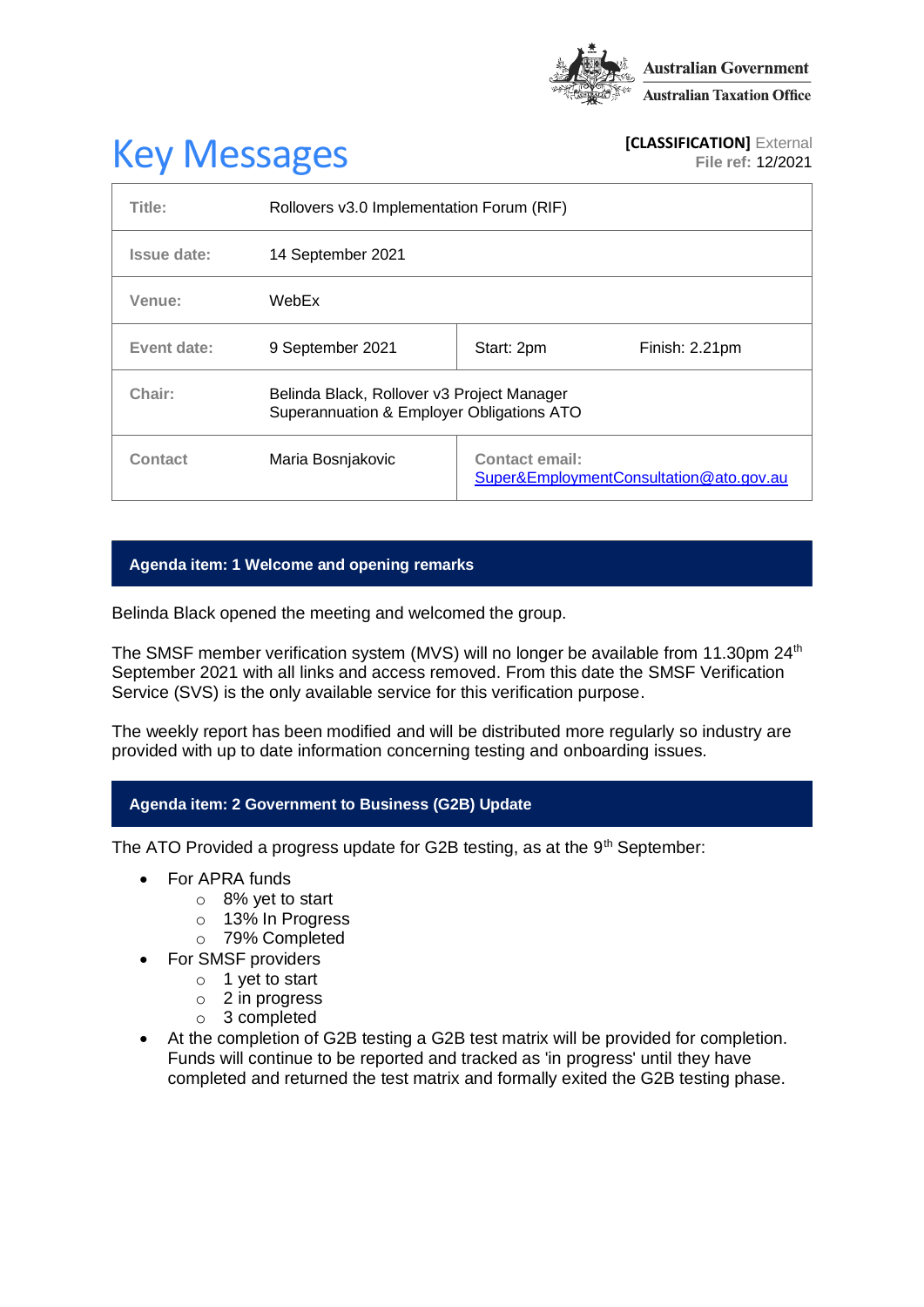

# **Agenda item: 3 Business to Business (B2B) Update**

The ATO is continuing to engage with participants from earlier cohorts to monitor and assist as required.

- Cohorts 1 to 9 have finished with only two funds left to finalise their testing.
- Cohort 10 commenced Monday 30<sup>th</sup> August and progressing well.
- Cohort 11 started Monday  $6<sup>th</sup>$  September and is the largest Cohort involving 10 APRA funds and all SMSF Providers. Testing is progressing well.
- Cohort 12 commences on the Monday 13<sup>th</sup> September, involving 7 APRA funds and all SMSF Providers.
- Like G2B testing, the B2B testing matrix must be completed and returned to formally close testing.

# **Agenda item: 4 Production Update**

Currently there is 16% of APRA funds live in production, with the number increasing daily.

There is one SMSF Provider as at 9<sup>th</sup> September transacting in SuperStream rollovers version 3. Two further SMSF Providers are scheduled to commence on 27<sup>th</sup> September therefore a new SMSF Readiness Table will be published shortly.

ATO is requesting notification of any changes to Production Readiness dates as soon as possible.

Updates to the Fund Validation Service require a 10-business day notification period.

It is a requirement for the Production Readiness Checklists to be returned prior to your planned cutover date.

# **Agenda item: 5 Production Verification Testing (PVT) Update**

The first funds who have onboarded to Rollovers version 3 are progressing through PVT with more expected over the coming days.

Through PVT we have identified and mitigated a number of system constraints:

- Release Authorities were not including a country code which is a mandatory field. This has been resolved.
- Funds with Primary and Secondary gateways were having issues with receiving Release Authorities. This has been resolved and messages have been reissued.
- Electronic Portability Forms were failing schema validation. This has been resolved.
- Release Authority Statement Outcome Responses (RASOR) failing to issue. The fix has been deployed and being tested.
- Overseas residential address in Electronic Portability Forms contain an Australian country code therefore being rejected by industry. The ATO is implementing a 3-step solution to resolve this issue.